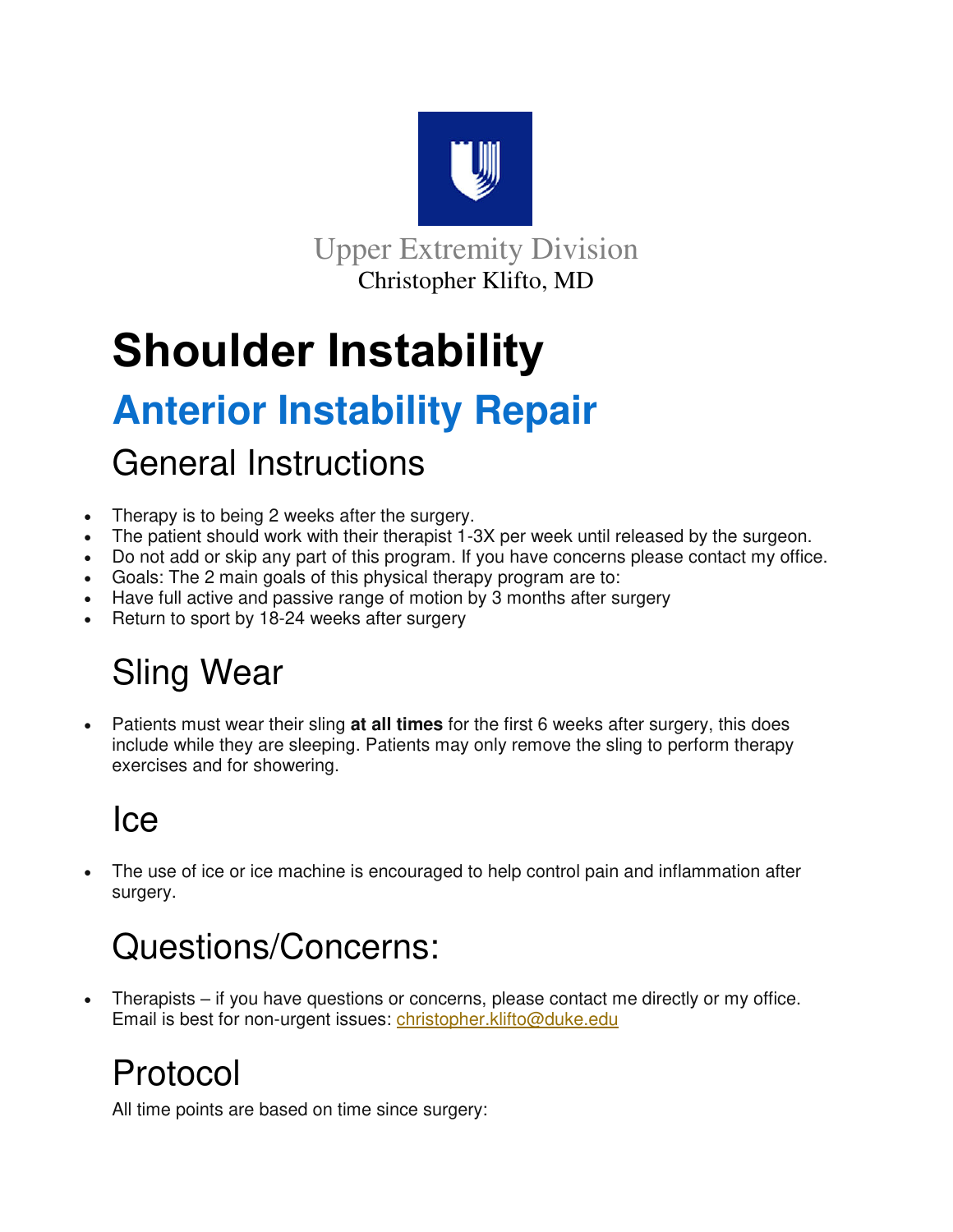### **0-2 Weeks**

Wrist and Elbow ROM Only

### **2 Weeks**

- Passive/active assist forward elevation (FE) to 90 degrees
- Passive/active assist external rotation (ER) to neutral with arm at the side
- Gentle Isometrics (no ER/IR)



#### **4 Weeks**

- Passive/active assist forward elevation (FE) to 120 degrees
- Passive/active assist external rotation (ER) to 20 degrees with arm at the side
- Passive/active assist Abduction to 90 degrees
- Scapula protraction/retraction (with arm in sling until 6 weeks post-op)
- No combined Abduction and ER!







**6 Weeks**